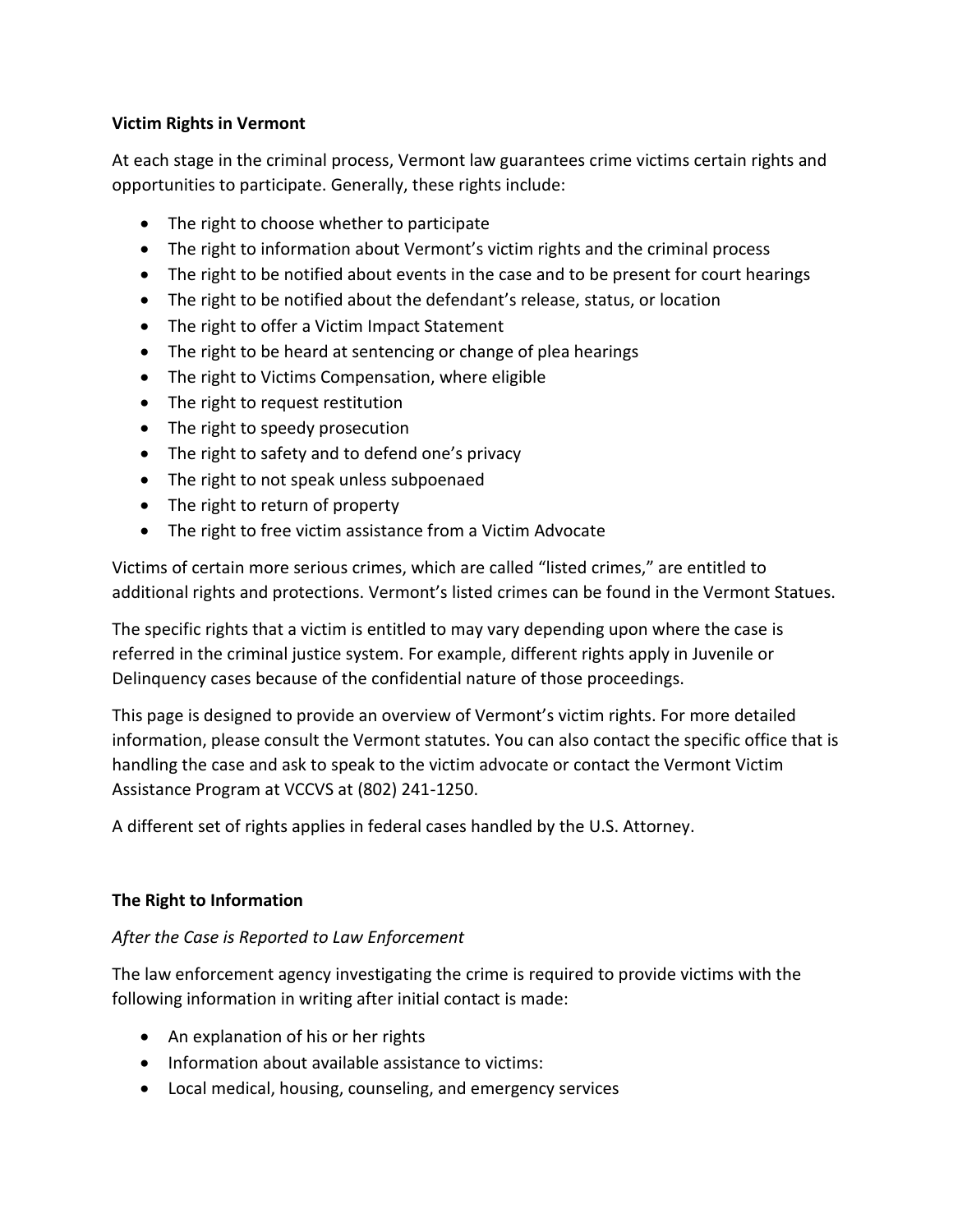- Victims compensation
- Protection for victims, including protective orders
- Access to public records
- Notice of the Defendant's arraignment

For listed crimes law enforcement should also provide the following:

- Information about the identity of the individual accused of committing the crime, unless doing so would compromise the investigation
- Information about whether the individual accused has been taken into custody
- Information about bail or conditions of release ordered by the court prior to arraignment
- The file number of the case and contact information for the law enforcement officer who is investigating it
- Contact information for the prosecutor
- An explanation about the victim's right to refuse to answer questions about the case outside of the courtroom or deposition

See 13 V.S.A. § 5314 and 13 V.S.A. § 5308.

#### *After the Case is Referred to the State's Attorney or the Attorney General*

A Victim Advocate is assigned to each case after the local State's Attorney's Office or the Attorney General receives the case from law enforcement and decides to file charges in the Criminal Division. The Victim Advocate should explain:

- Types of protection available to the victim
- The procedure for receiving witness fees
- How to seek restitution, including assistance in documenting and preparing restitution requests and insurance reimbursement
- How to apply for Victims Compensation and minimize financial consequences
- Referrals for counseling services
- The right to appear at sentencing
- The right to request notification about the Defendant's release or escape

See 13 V.S.A. § 5304

#### **The Right to Notification**

### *Before the case is referred to the prosecutor's office*

Law enforcement is required to notify the victim about bail or conditions of release ordered by the court prior to arraignment.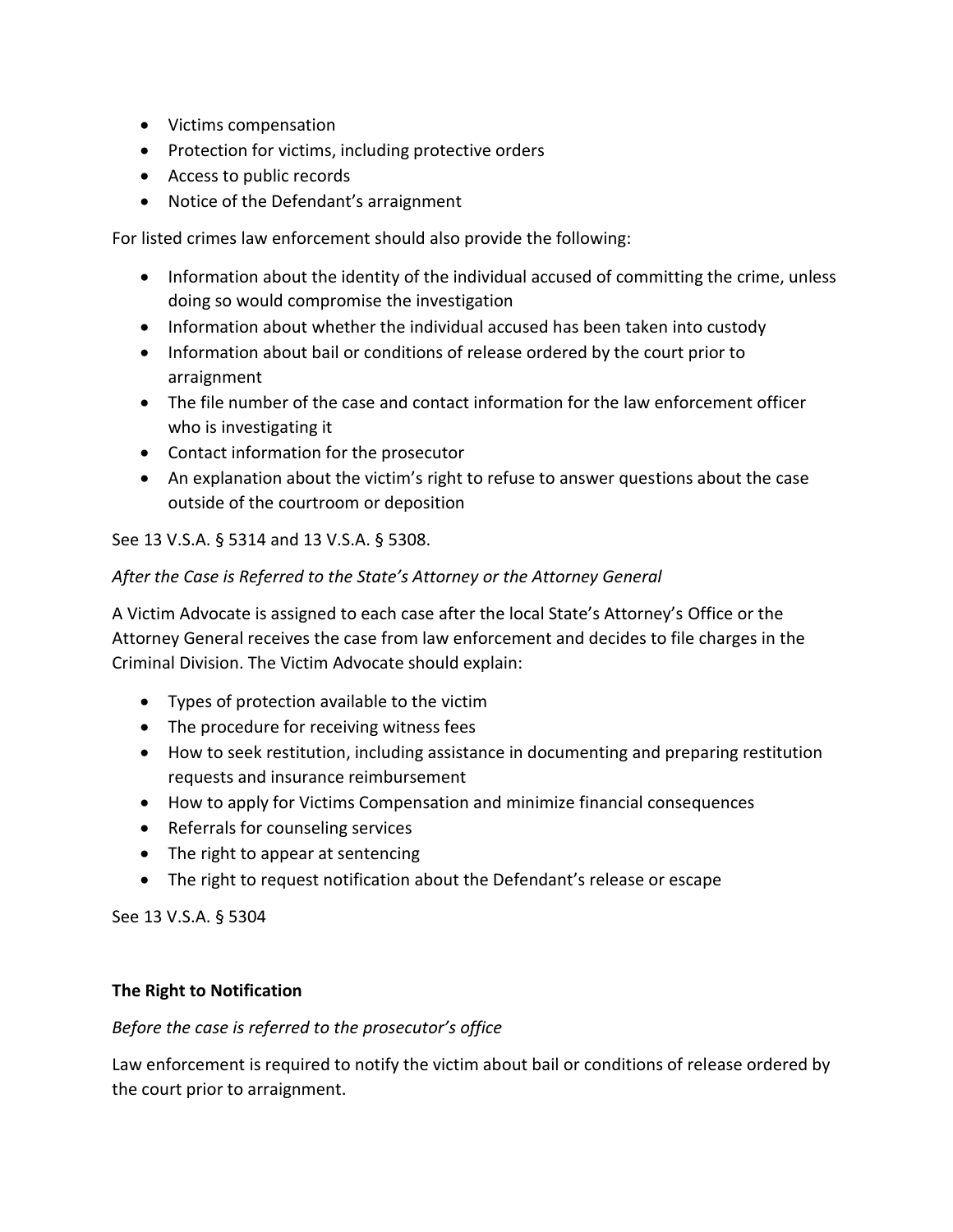## *While the criminal case is pending*

Victims have a right to be notified by the Victim Advocate or the prosecutor's office about the following:

- Issues concerning bail
- The date and location of any court hearings scheduled in his or her case, as well as any cancellations
- The final outcome of the case

For listed crimes, the victim is also entitled to notification regarding:

• Any conditions of release that apply to the Defendant, if the Defendant is released before trial

See 13 V.S.A. § 5304 and 13 V.S.A. § 5305.

# *After the Defendant is convicted of committing the crime*

Victims are entitled to request notification from any agency having custody of the Defendant, if the Defendant is released, escapes, is recaptured, dies, or receives a pardon or commutation of sentence.

Victims can sign up for offender release notifications online using the Department of Corrections' Vermont Automated Notification Service (VANS). The Department of Corrections is required to keep confidential any victim contact information received for purposes of making release notifications.

In most sex crime cases, victims are entitled to request notification from the Vermont Sex Offender Registry regarding the Defendant's address

See 13 V.S.A. § 5305 and 13 V.S.A. § 5410.

For listed crimes the prosecutor's office is required to notify the victim if the Defendant files an appeal or a motion for post-conviction relief after being convicted and/or sentenced.

The prosecutor's office is required to notify the victim of any hearings in a post-conviction relief matter, as well as the disposition of the matter or the outcome of any hearings.

The Department of Corrections is required to notify victims of listed crimes at least 30 days prior to any parole eligibility hearing for the Defendant in order to provide the victim an opportunity to testify.

See 13 V.S.A. § 5315, 13 V.S.A. § 5563, and 28 V.S.A. § 507.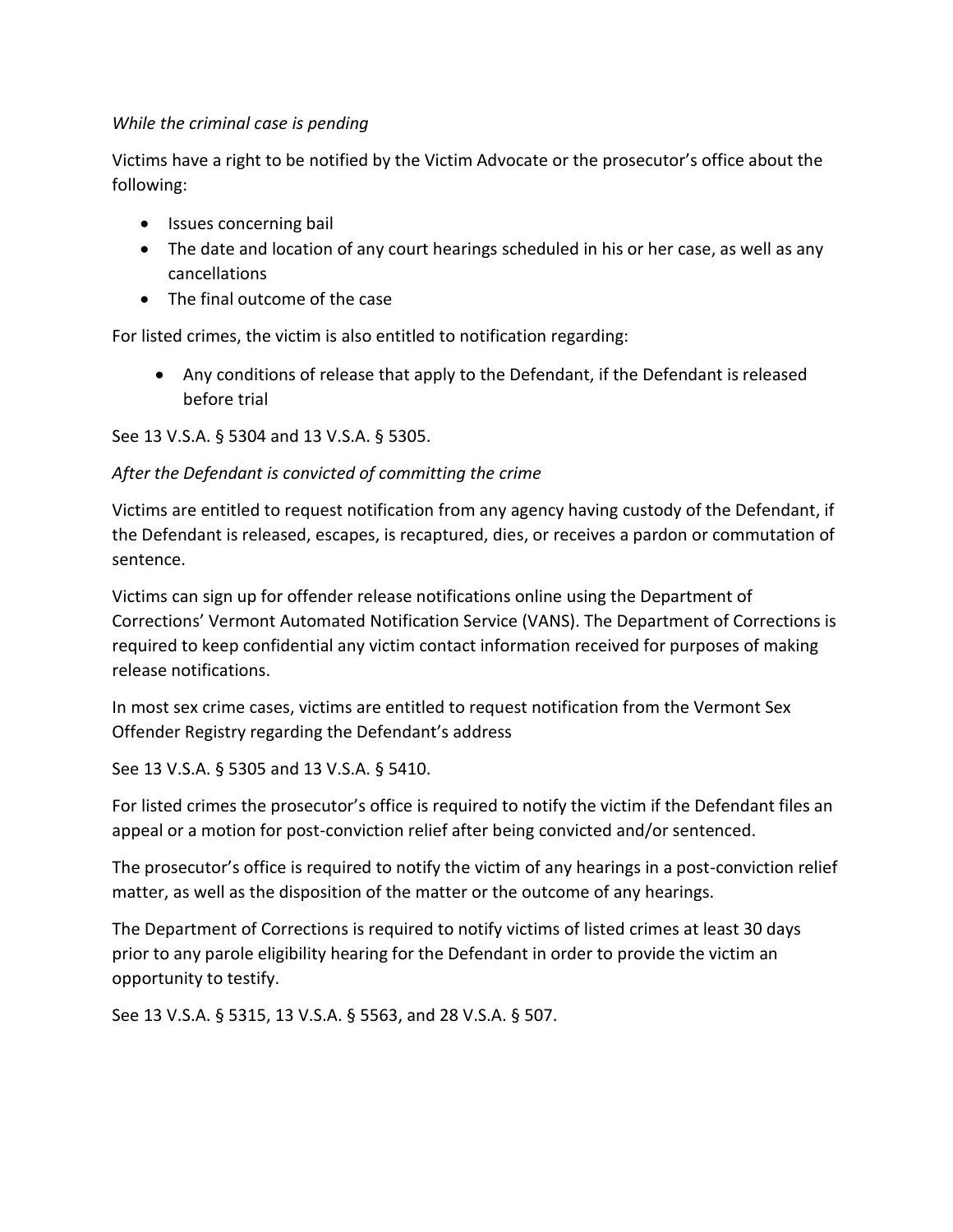#### **The Right to Be Present**

Victims of listed crimes have a right to be present at all court hearings, including arraignment, with limited exceptions under the Vermont Rules of Evidence. Most court hearings are open to the public regardless of the victim rights statute, although access to juvenile or delinquency cases is limited.

See 13 V.S.A. § 5308 and 13 V.S.A. § 5309.

Employers cannot discipline or terminate employees who are victims or family members of victims of a listed crime, because the employee honored a subpoena to testify at a deposition or court hearing.

See 13 V.S.A. § 5313.

### **The Right to Safety and to Defend One's Privacy**

Victims are entitled to information and assistance from Victim Advocates to seek protection from harm arising out of cooperation with the court system.

See 13 V.S.A. § 5304.

Prosecutors are required to advise the court of the victim's position regarding whether the Defendant should be held on bail.

See 13 V.S.A. § 5308.

No one should be required to disclose a victim's address or place of employment at a deposition or during court proceedings unless ordered to do so by the court.

See 13 V.S.A. § 5310 and Vermont Rule of Criminal Procedure 16.

If a Defendant seeks access to a victim's confidential records, such as school records or medical records, the Defendant is required to notify the prosecutor's office prior to making the request in order to give the victim an opportunity to work with whoever holds the records and to object.

A victim's name and identifying information used for purposes of Victims Compensation or Restitution are exempt from public records disclosure requirements.

See 13 V.S.A. § 5322.

Victims are entitled to seek Defendant testing for infectious disease in sexual assault cases.

See 13 V.S.A. § 3256.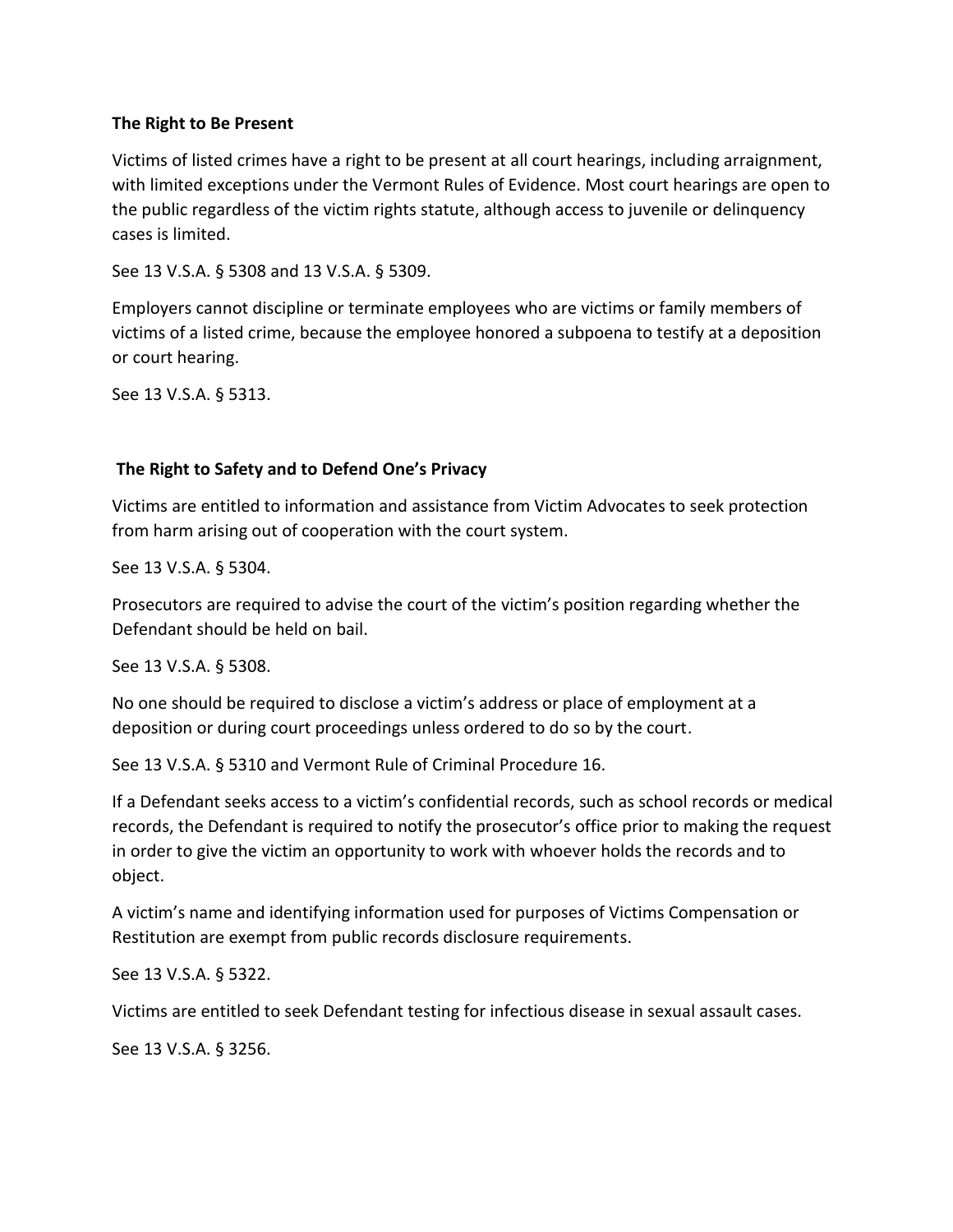### **The Right to Return of Property**

Victims are entitled to assistance from Victim Advocates to regain property seized by law enforcement as evidence during the criminal investigation. Law enforcement is required to take reasonable care of the property while it is held. Unless the property is deemed contraband or is subject to forfeiture, law enforcement is required to notify victims that their property is available to be picked up once it is no longer needed for evidentiary purposes.

See 13 V.S.A. § 5304 and 13 V.S.A. 5311.

### **The Right to Speedy Prosecution**

Victims of listed crimes are entitled to object to delays in the case that could result from a pending motion.

- The prosecutor must notify the victim of a pending motion that may substantially delay a deposition, change of plea, trial, sentencing hearing, or restitution hearing.
- The prosecutor is also required to notify the court as to how the victim was notified and the victim's position on the motion.
- The court is required to consider any objection from the victim when deciding whether to grant a motion that could cause a delay.

See 13 V.S.A. § 5312.

#### **The Right to be Heard**

#### *At Sentencing or Change of Plea*

Victims are entitled to notification from the prosecutor's office in advance of any sentencing hearings in the case. When the State agrees to recommend a deferred sentence in exchange for a guilty plea, victims are entitled to advance notice of any change of plea hearings.

Victims have a right to personally appear and express their views concerning the crime, the person convicted, and the need for restitution. The court is required to ask whether the victim is present, and if not, whether he or she has filed a statement with the court or has requested that the Victim Advocate read a statement on his or her behalf. The court is required to take the victim's views into consideration when imposing the sentence.

See 13 V.S.A. § 5321, 13 V.S.A. § 7041, and Vermont Rule of Criminal Procedure 49

For listed crimes, prosecutors are required to keep the victim informed and consult with the victim throughout the plea agreement negotiation process. Prosecutors are also required to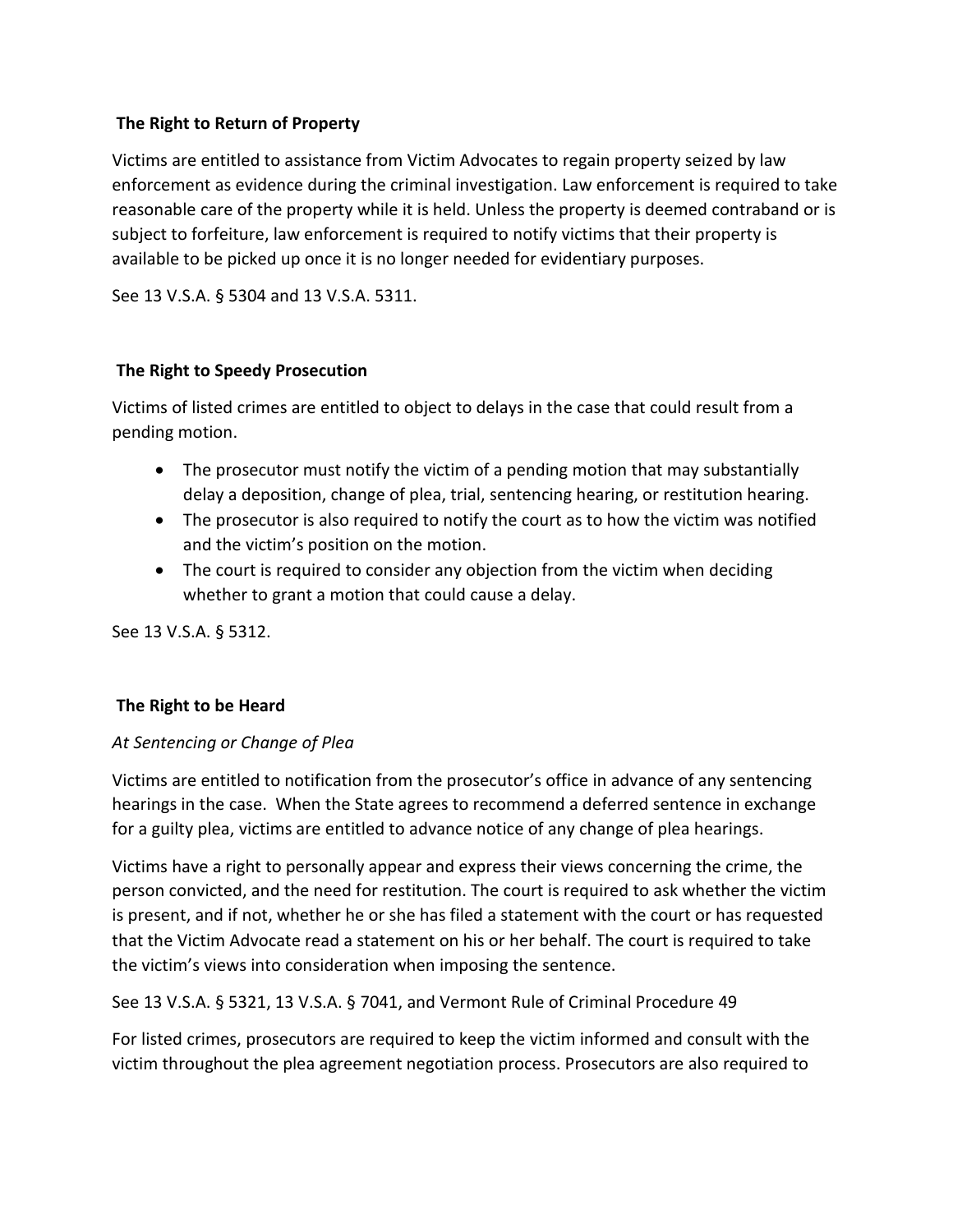explain to the victim at or before the sentencing or change of plea hearing, information about the significance of the sentence, incarceration, and/or parole.

See 13 V.S.A. § 5321.

*After the Defendant is Convicted*

For listed crimes, victims have a right to testify at parole eligibility hearings.

See 28 V.S.A. § 507.

Victims are also entitled to notice and an opportunity to offer a statement if the Defendant seeks an Order for Criminal Record Sealing or Expungement or an Order for Limited Relief from Collateral Consequences of Conviction.

See 13 V.S.A. § 7608 and 13 V.S.A. § 8015

In sex assault cases where the Defendant serves a term of incarceration, victims are entitled to participate in the Defendant's release plan process in order to ensure their safety.

See 13 V.S.A. § 3272.

#### **The Right to Not Speak Unless Subpoenaed**

Victims have a right to not speak to anyone about the case unless they are issued a subpoena or otherwise ordered by the court to do so.

Anyone associated with the prosecution or defense who comes in contact with the victim or the victim's family is required to properly identify himself or herself and by whom he or she is employed.

See 13 V.S.A. § 5316.

### **The Right to Victims Compensation and Restitution**

Victims are entitled to receive assistance from Victim Advocates with preparing claims for restitution.

#### **Other Victim Rights Provisions**

#### *Juvenile or "Delinquency" Cases*

For listed crimes, victims of cases referred to the juvenile court for delinquency proceedings are entitled to the following rights: